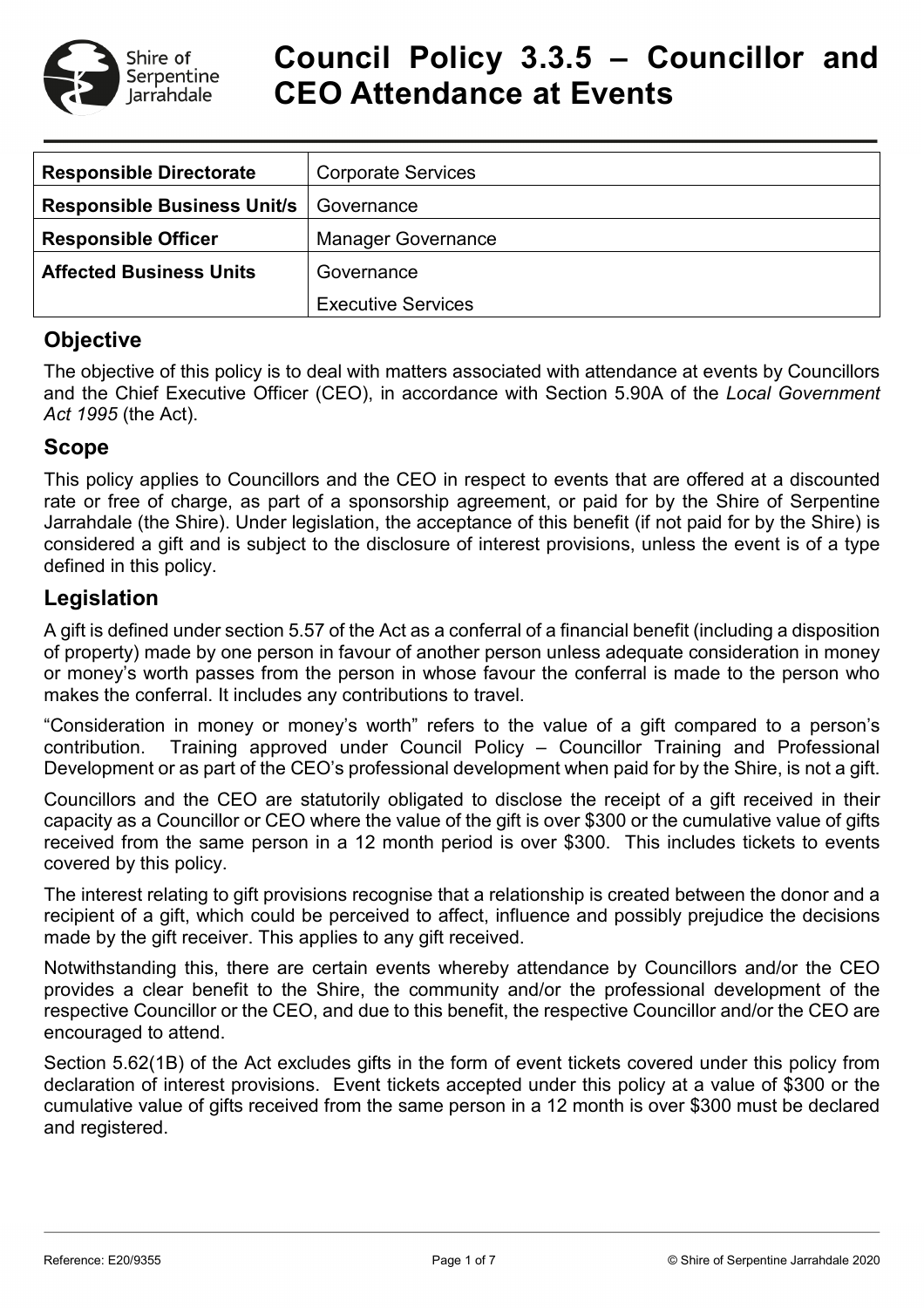

# **Council Policy 3.3.5 – Councillor and CEO Attendance at Events**

Under Regulation 20B of the *Local Government (Administration) Regulations 1996*, Councillors and the CEO are not required to disclose financial interests in relation to gifts or event invitations from the following entities:

- Western Australian Local Government Association (WALGA);
- Local Government Professionals Australia WA (LG Pro);
- Australian Local Government Association (ALGA);
- A department of the public service;
- A government department of another State, a Territory or the Commonwealth; and
- A local government or regional local government.

### **Policy**

Attendance at events by Councillors and the CEO will be administered in accordance with the following:

### **1. Key Considerations**

Whether a benefit, such as an invitation to an event or hospitality given to a Councillor or the CEO is a gift for the purposes of the Act and Regulations, the key considerations are:

- who is providing the invitation to the event (the donor);
- the cost to attend the event, (or estimated value of the event per invitation) and any other expenses such as travel and accommodation;
- the location of the event in relation to the local government (within the district or out of the district);
- the role of the Councillor or CEO when attending the event (participant, observer, presenter) and the value of their contribution. If the value of the contribution outweighs the value of the benefit, it will not be a gift for the purposes of the Act and Regulations. For example, participation at the WALGA convention, which is a ticketed event, is not a gift because the event inherently involves a contribution from a Councillor or CEO in respect to advocacy and relationship building;
- the benefit of Councillor or CEO representation at the event;
- the number of invitations / tickets received;
- whether the event is sponsored by the Shire; and
- whether the event is paid for by the Shire.

### **2. Attendance at Events**

Any event invitation accepted by a Councillor or CEO without payment, where a member of the public is required to pay, unless specified in this policy, will generally be classified as a gift to which the declaration of interest provisions will apply (depending on the value of the gift and if the gift is otherwise exempt under Regulation 20B of the *Local Government (Administration) Regulations 1996)*.

Acceptance of reasonable and modest hospitality by a Councillor or CEO, in his or her capacity as a Councillor or CEO, is not to be classified as a 'gift' where the contribution by the Councillor or CEO to the event is reasonably considered to outweigh the value of the hospitality.

Any event that is not specified as a pre-approved event or otherwise approved in accordance with this policy, or the event invitation is received in a personal capacity would not be considered an approved event.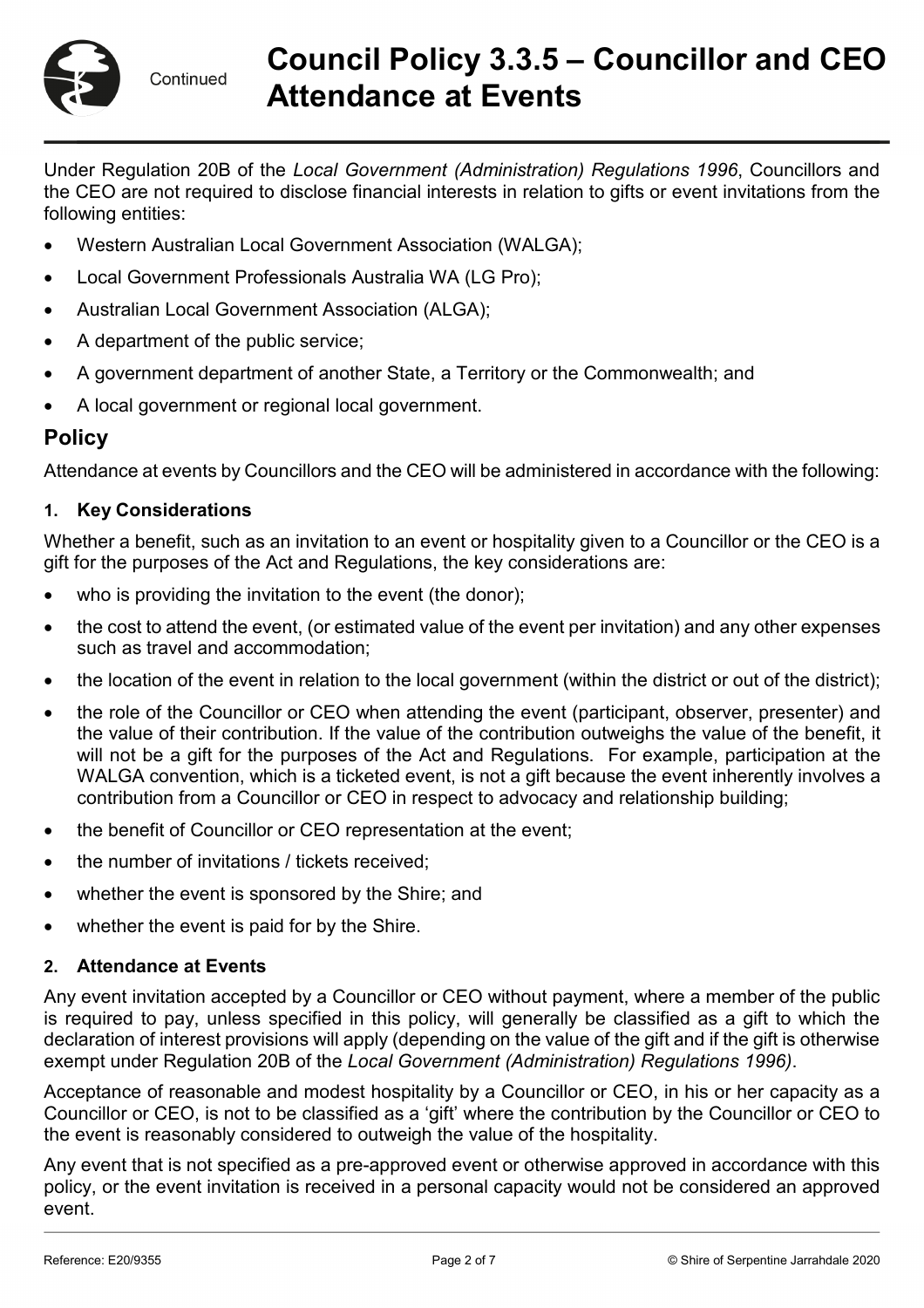# **Council Policy 3.3.5 – Councillor and CEO Attendance at Events**

If the event is a free event to the public, then no action is required.

If the event is ticketed and the Councillor or CEO pays the full ticketed price and does not seek reimbursement, then no action is required.

If the event is ticketed, and the Councillor or CEO pays a discounted rate or is provided with a free ticket, then the recipient must adhere to the gift and declaration of interest provisions.

#### **3. Pre-Approved Events**

In accordance with section 5.62(1B) of the Act, Councillors and the CEO are exempt from declaring a financial interest that ordinarily would have been required if a matter related to the event organiser was before Council for Council's decision. However, gift declaration provisions still apply for these events if the value is over \$300 and received in an official capacity, and otherwise not exempt.

For the purposes of section 5.62(1B) of the Act, the following are defined as "Pre-Approved Events":

- Awards functions specifically related to local government;
- Shire hosted ceremonies and functions:
- Shire organised/run tournaments or events;
- Community cultural events/festivals/art exhibitions;
- Events hosted by Clubs or Not for Profit Organisations within the Shire, to which the Councillor or CEO are officially invited; and
- Events run by schools within the Shire.

The exemption from declaring interests only applies to the event ticket or otherwise relates to the person's attendance. Caution should be exercised in accepting gifts related to attendance, for example, lucky door prizes or gifts in recognition of speaking. These can be interpreted as being ancillary to a person's attendance and subject to both disclosure of interest and declaration requirements.

#### **4. Approval Process**

Council approval is required prior to acceptance of all invitations for events to be attended in an official capacity, valued at \$300 or over, except for those specified as 'pre-approved events' or is from an exempt entity under Regulation 20B of the *Local Government (Administration) Regulations 1996*.

Invitations to events valued at \$300 and over (or the cumulative value of \$300 and over within a 12 month period) are considered gifts for the purposes of the Gift Framework, and must be disclosed. However, declarations of interest are not required if the event is listed in this policy as a "Pre-approved Event".

#### **5. Approval Process Considerations**

- (1) The following are the pertinent factors that should be considered in determining approving attendance at a non "Pre-Approved Event"; subject to 5(2):
	- The donor providing the invitation or ticket to the event (for example; the donor is a person who is undertaking or seeking to undertake an activity involving a Council decision or discretion);
	- The location of the event in relation to the Shire (whether within the district);
	- The role that the Councillor or CEO will have when attending the event (participant, observer, presenter) and the value of their contribution;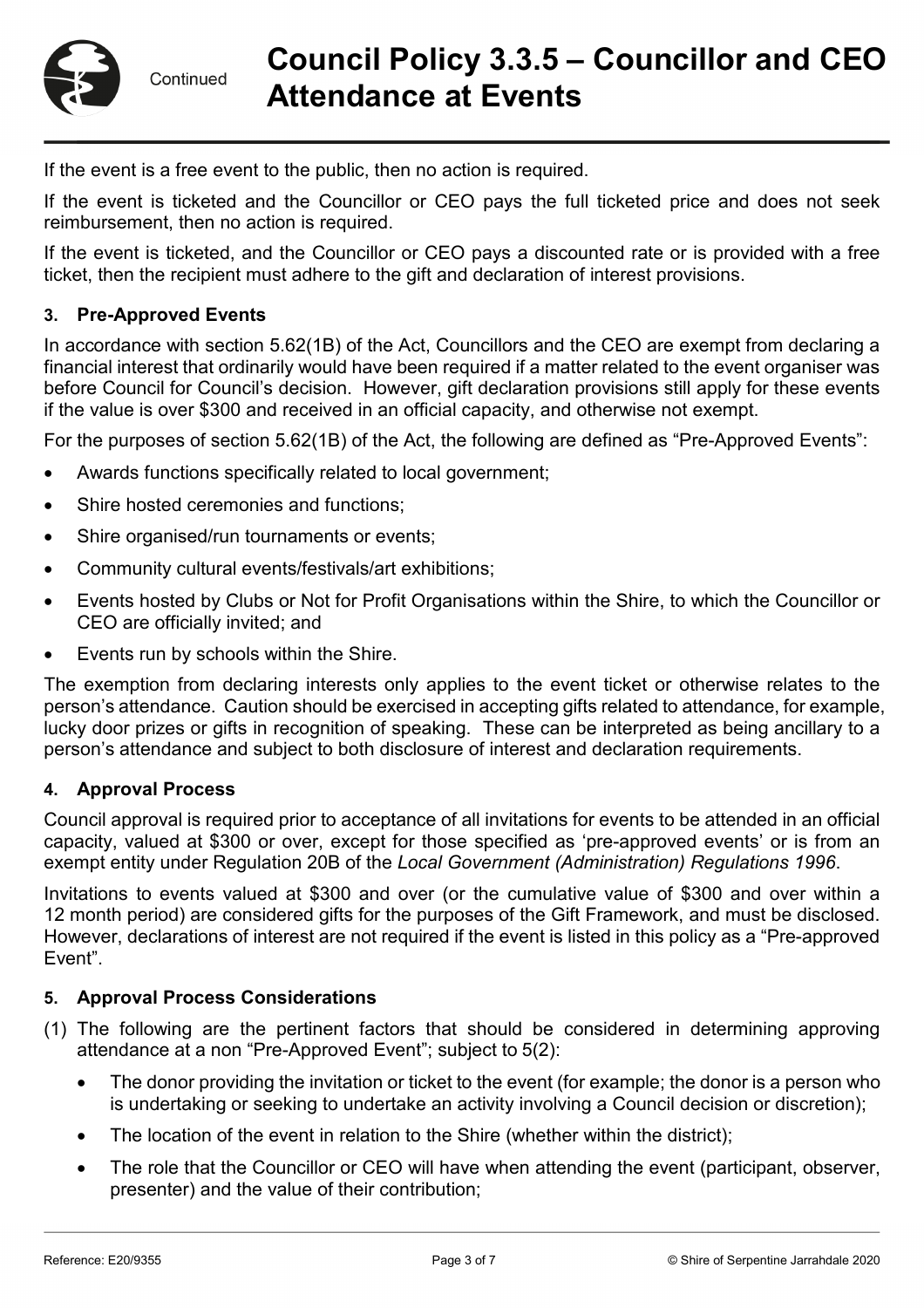

# **Council Policy 3.3.5 – Councillor and CEO Attendance at Events**

- Whether the event is sponsored by the Shire;
- The benefit to the Shire of a Councillor or the CEO attending;
- Alignment to the Shire's Strategic Objectives;
- The number of Shire representatives already approved to attend; and
- Any justification provided by the applicant when the event is submitted for approval.
- (2) Events that will not be considered for approval are:
	- Political party events and fundraisers;
	- Social events;
	- Entertainment events with no link to the Shire; and
	- Events that primarily benefit Councillors in a personal capacity or in a role other than their role at the Shire.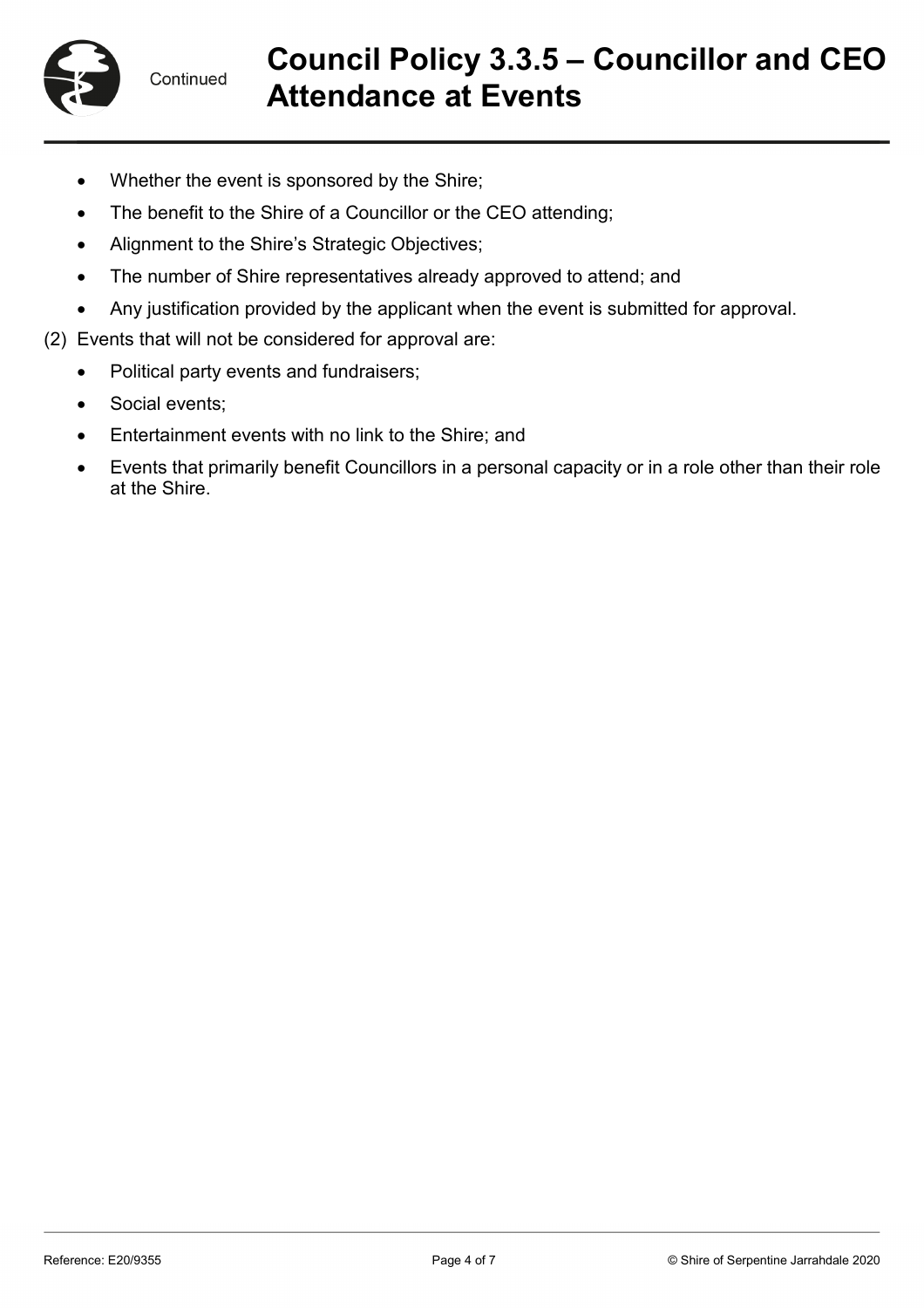

# **Council Policy 3.3.5 – Councillor and CEO Attendance at Events**

## **Gift Framework**

To illustrate, the Department of Local Government, Sport and Cultural Industries has prepared the following flow-charts to guide Councillors and CEOs.



\* Or a series of gifts from that person in a 12 month period was over \$300 in value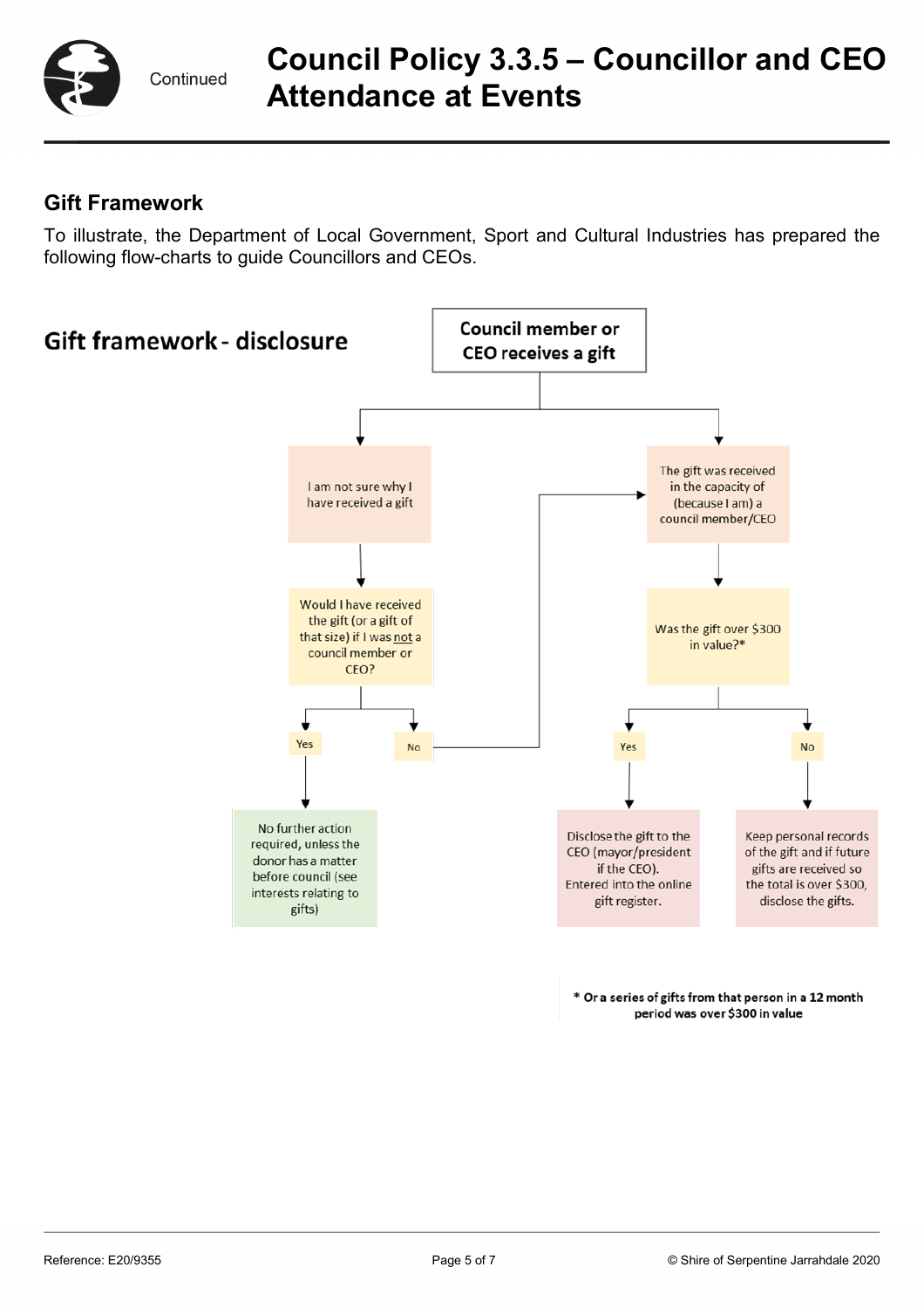

# **Council Policy 3.3.5 – Councillor and CEO Attendance at Events**



## **Relevant Policies/Council Documents**

- Elected Member Code of Conduct
- Employee Code of Conduct
- Council Policy Councillor Fees and Entitlements
- Council Policy Councillor Training and Continuing Professional Development
- Council Policy Council Delegates and Representation on External Organisations, including Community Groups
- Councillor and CEO Disclosure of Gifts Declaration Form

### **Legislation/Local Law Requirements**

- *Local Government Act 1995*
- *Local Government (Administration) Regulations 1996*